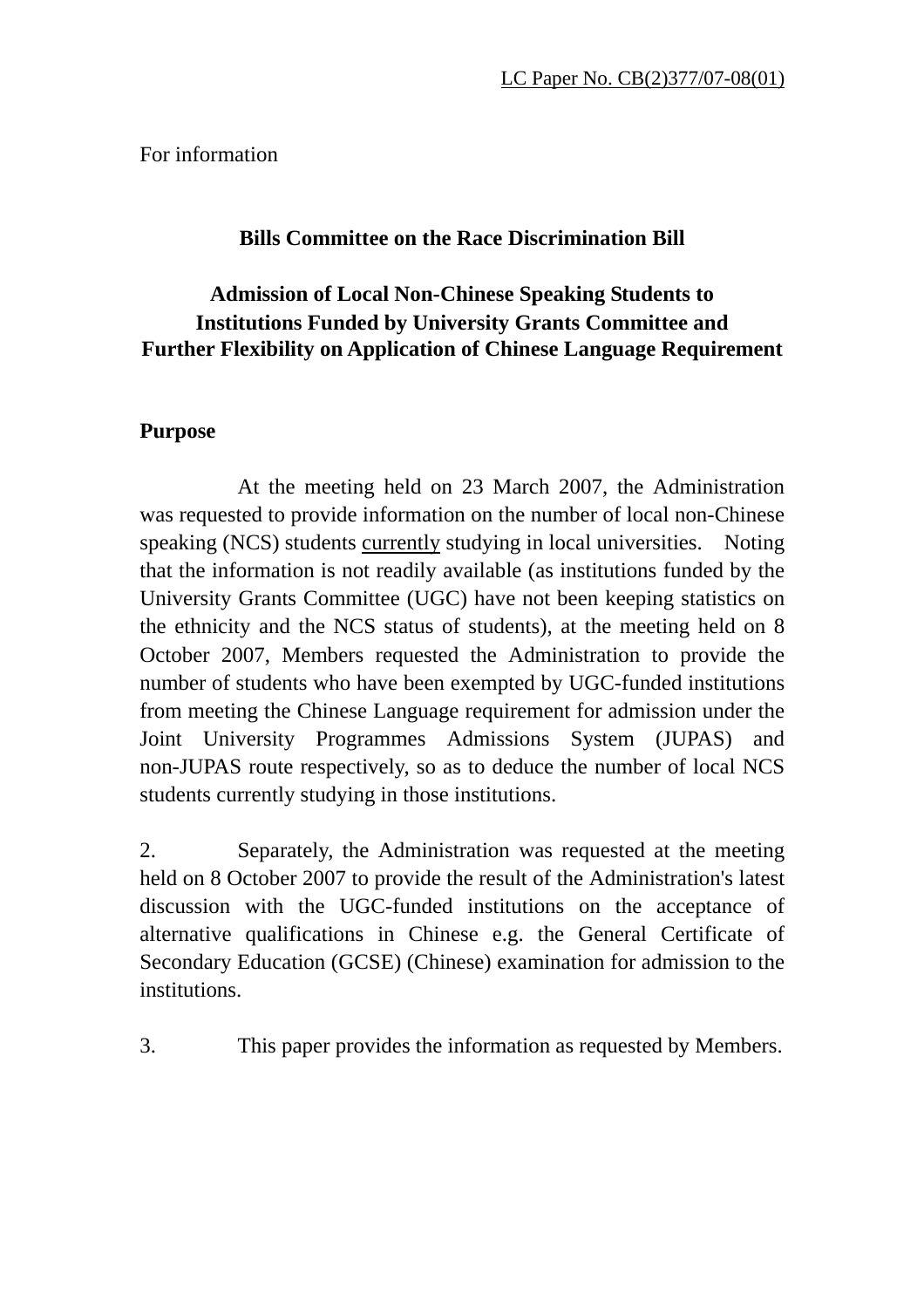### **NCS students admitted to UGC-funded institutions**

4. On the number of local NCS students entering local universities, beginning from the 2006/07 school year, the Education Bureau (EDB) has started to collect information on the ethnicity and spoken language at home in respect of our Primary 1 to Secondary 7 students through the annual Student Enrolment Survey. The purpose is to identify the group of NCS students who are studying in public sector schools and schools receiving government subvention under the Direct Subsidy Scheme (DSS), and following the local curriculum. With the information available, the EDB has sought the assistance of the UGC-funded institutions to trace the articulation of these NCS students to further studies in local universities starting from the 2007/08 academic year. Members are invited to note that out of 23 NCS students who were studying Secondary 7 in public sector and DSS schools following the local curriculum in the 2006/07 school year, seven have met the minimum entrance requirements for admission to UGC-funded institutions under JUPAS in 2007/08 and five have eventually been admitted. Among the 16 NCS students not meeting the minimum requirements, only four have failed just on the ground of their failing to comply with the Chinese Language requirement or equivalent.

5. We will continue to collect relevant information for each academic year, with a view to building up some useful statistics over time. We believe the information is a more representative indicator focusing on NCS students than information on cases of exemption granted by UGC-funded institutions on Chinese Language requirement (the latter information covers both NCS and Chinese-speaking students and institutions may not have data differentiating the two).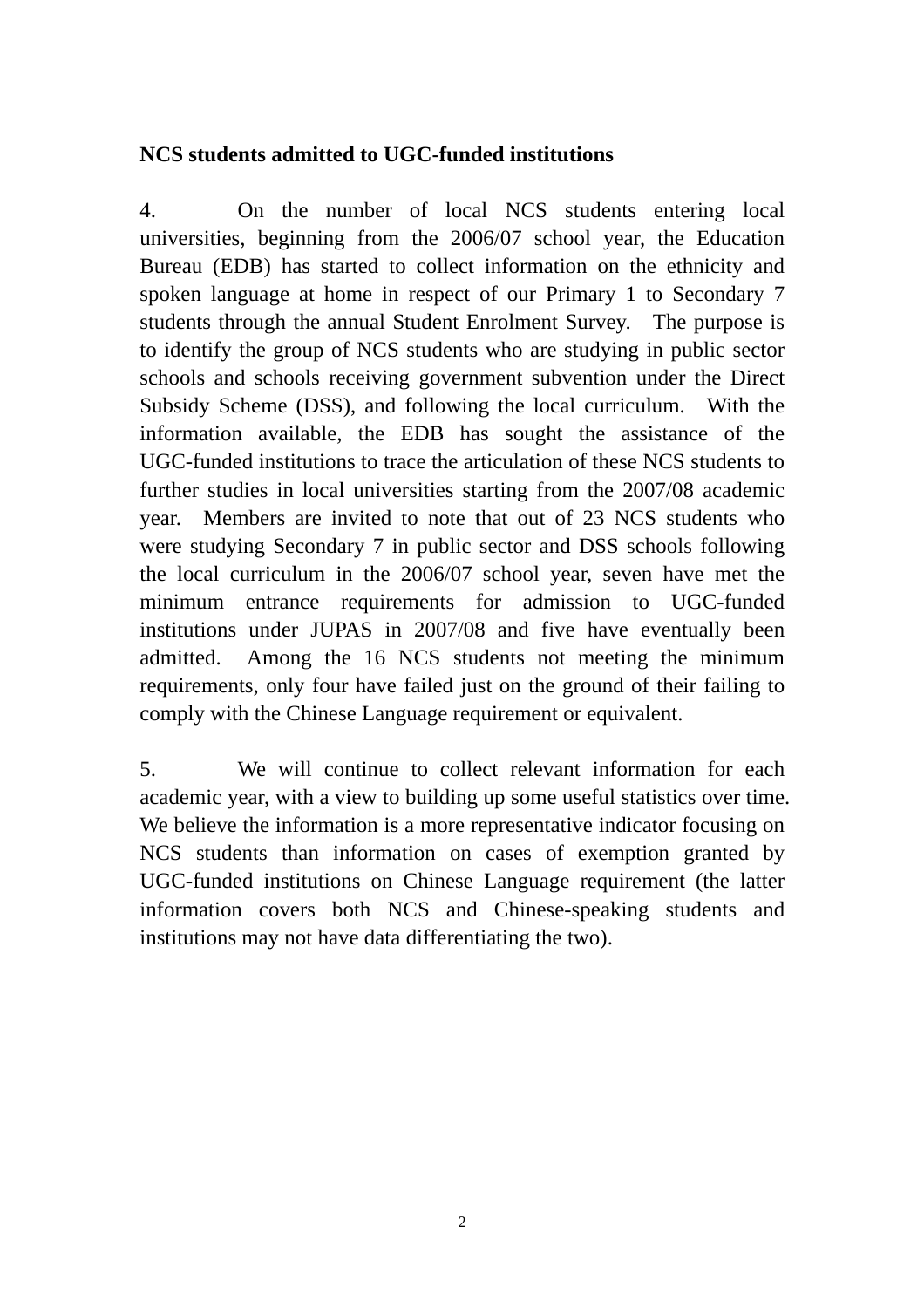# **Further flexibility on application of the Chinese Language requirement**

6. On the Administration's latest discussion with the eight UGC-funded institutions on acceptance of alternative qualifications in Chinese for admission to universities, the Administration and representatives of the UGC-funded institutions have come to the consensus that in addition to the existing flexibilities, institutions may favourably consider further flexibility in the form of accepting alternative qualification(s) in Chinese Language e.g. the General Certificate of Secondary Education (GCSE), General Certificate in Education (GCE) and International General Certificate of Secondary Education (IGCSE) , for students pursuing the local curriculum and seeking admission to the institutions under JUPAS, upon verification of the following specified circumstances as being applicable to the students concerned –

- (a) the student has learned Chinese for less than six years while receiving primary and secondary education; or
- (b) the student has learned Chinese Language for six years or more in schools, but have been taught an adapted and simpler curriculum not normally applicable to the majority of students in our local schools.

7. The UGC-institutions are now consulting further within the institutions on implementation details, particularly on the minimum requisite gradings under the alternative Chinese Language qualifications to be accepted. Both the Administration and the institutions are working towards the target of having further details announced by early 2008.

### **Presentation**

8. This paper has been prepared for Members' information in response to items IV (14) and (18) on the "List of issues raised by